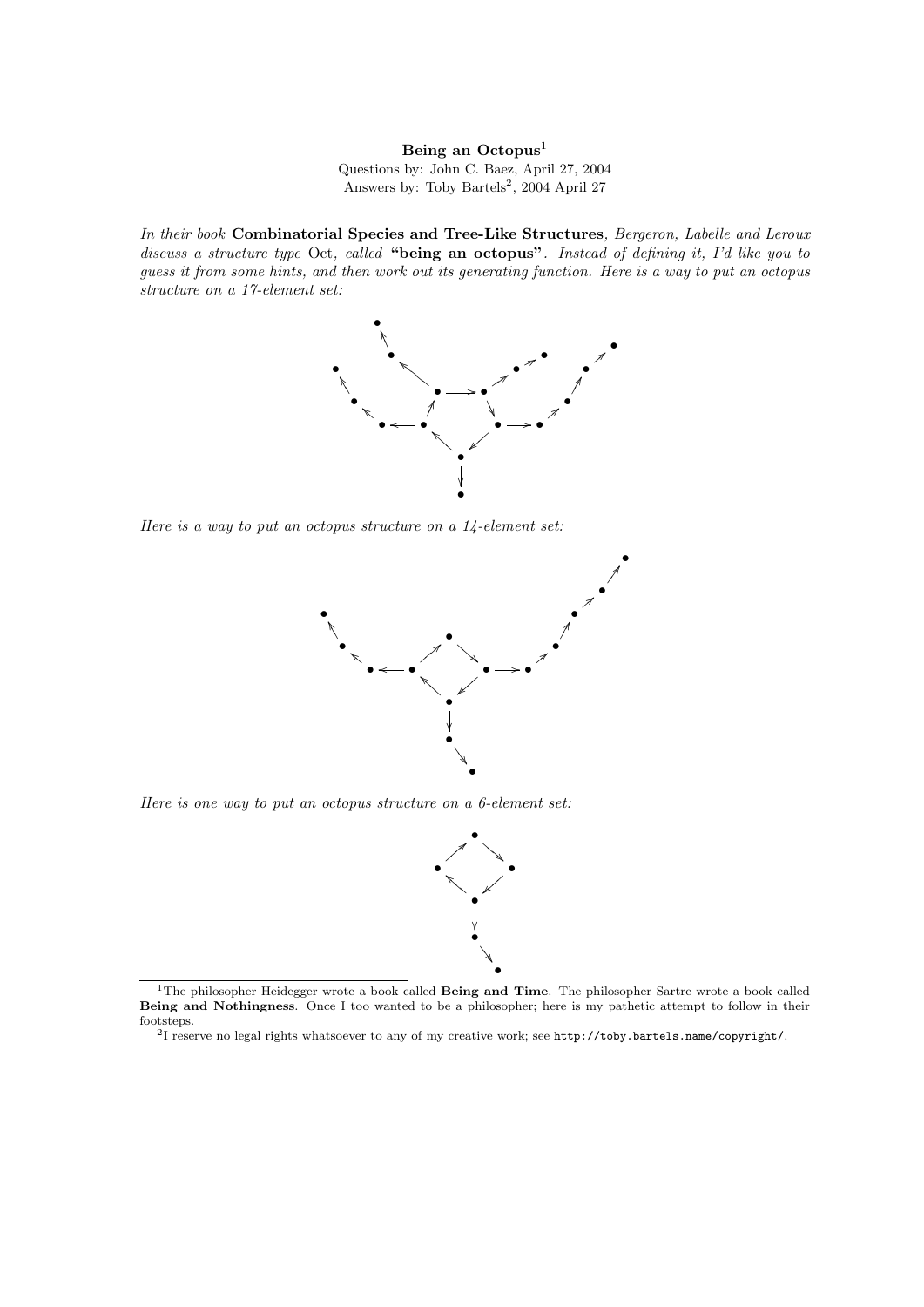and here is another:



Recall that given stuff types F and G, there is a stuff type  $F \circ G$  such that to put  $F \circ G$ -stuff on a finite set S, we write S as a disjoint union  $S_1 + \cdots + S_n$ , put F-stuff on the set  $\{1, \ldots, n\}$ , and put  $G$ -stuff on each of the sets  $S_i$ . We have

$$
|F \circ G| = |F| \circ |G|
$$

whenever either side is a well-defined formal power series.

1. Find structure types F and G such that  $Oct \cong F \circ G$ .

An octopus is a cyclically ordered family of octopus arms, where an octopus arm is a nonempty totally ordered set. Thus F is the structure type of being a cyclically ordered set, while G is the structure type of being an octopus arm, in other words of being a nonempty totally ordered set. Note that placing a Gstructure on an nset consists of choosing a point at the head of the list (or in this case, the head of the octupus) and totally ordering the reminder. I can express these in terms of the homework on cyclic orderings:  $F = C$ , while  $G = ZL = Z\frac{D}{DZ}C$ .

2. Work out  $|F|$  and  $|G|$  and use this to work out  $|Oct|$ .

I begin with  $|C| = -\ln(1-z)$ . Then  $|F| = |C| = -\ln(1-z)$ , while  $|G| = z \frac{d}{dz}|C| = z/(1-z)$ . Therefore,  $|\text{Oct}| = |F \circ G| = |F| \circ |G| = -\ln(1 - z/(1 - z)).$ 

3. Find a simple explicit formula for the *n*th coefficient of the formal power series  $|Oct|(z)$ . Use this to count the number of ways to put an octopus structure on an  $n$ -element set.

I'm not clever enough to think of a formula, but I can calculate the first few numbers. The number of octopus structures on an nset is, in general, equal to  $|\text{Oct}|^{(n)}(0)$ , and I get  $|\text{Oct}|(0) = 0$ ,  $|\text{Oct}|'(0) = 1$ ,  $|Oct|''(0) = 3$ ,  $|Oct|'''(0) = 14$ , and  $|Oct|'''(0) = 90$ . (I've also drawn and counted the first 18 octopi.) The On-Line Encyclopedia of Integer Sequences suggests that this is sequence A029767, with the formula  $(n-1)!$  ( $2^n-1$ ). This formula can't be correct for  $n=0$ , so I hypothesise that it's correct for all other values.

In fact, given this hint, I can analyse the structure Oct in another way, proving the formula's correctness at the same time. First,  $2<sup>n</sup> - 1$  is the number of ways to choose a nonempty subset of an nset. Surely, this subset should be the head of the octopus. Next,  $(n-1)! = |C|^{(n)}(0)$  is the number of ways to cyclically order an nset (except for  $n = 0$ , of course). Now, the *arms* are supposed to be cyclically orderd, but is the entire set cyclically ordered? Yes, it is! Simply go along each arm in order, then go on to the next arm. Conversely, if you start with a cyclically ordered set, then all that you need to do to make this into an octopus is to choose a nonempty subset to comprise the head. Another way to look at this is that a cyclically ordered family of totally ordered sets consists of a cyclically ordered set that's been partitioned into nonempty contiguous parts.

Note that the power series for |Oct| is

$$
|\mathrm{Oct}|=\sum_{n=1}^{\infty}\frac{(n-1)!\,(2^n-1)}{n!}z^n=\sum_{n=1}^{\infty}\frac{2^n-1}{n}z^n.
$$

(By the way, while I was checking this series with Mathematica, I accidentally discovered that  $(2^{n} - 1)/n = \ln 2$  when  $n = 0$ . This is true as a limit in a continuous variable n, but I don't